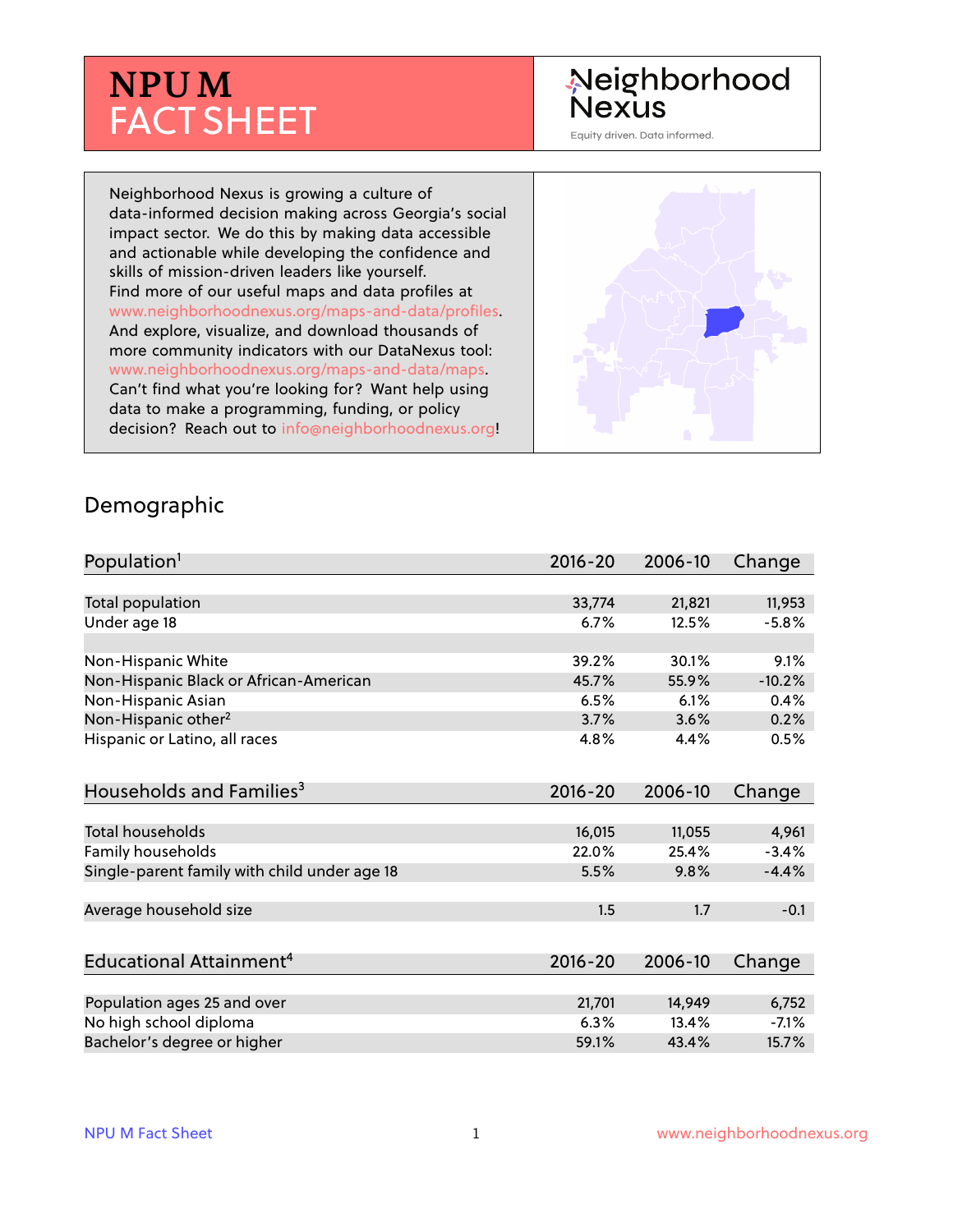# Change Measures, continued...

| Employment <sup>5</sup>                            | $2016 - 20$ | 2006-10  | Change   |
|----------------------------------------------------|-------------|----------|----------|
|                                                    |             |          |          |
| Total workers residing in NPU                      | 13,429      | 8,580    | 4,849    |
| Workers with earnings \$1250/month or less         | 16.2%       | 28.1%    | $-11.8%$ |
| Workers with earnings \$1251/month to \$3333/month | 22.4%       | 40.9%    | $-18.5%$ |
| Workers with earnings greater than \$3333/month    | 61.4%       | 31.0%    | 30.3%    |
|                                                    |             |          |          |
| Total jobs located in NPU                          | 154,829     | 153,581  | 1,248    |
| Jobs with earnings \$1250/month or less            | 17.1%       | 17.7%    | $-0.6%$  |
| Jobs with earnings \$1251/month to \$3333/month    | 22.1%       | 43.0%    | $-20.9%$ |
| Jobs with earnings greater than \$3333/month       | 60.8%       | 39.3%    | 21.5%    |
|                                                    |             |          |          |
| Jobs/workers ratio                                 | 11.5        | 17.9     | $-6.4$   |
|                                                    |             |          |          |
| Income and Poverty <sup>6</sup>                    | $2016 - 20$ | 2006-10  | Change   |
|                                                    |             |          |          |
| Median household income                            | \$62,493    | \$36,419 | \$26,074 |
|                                                    |             |          |          |
| Population for whom poverty status is determined   | 26,514      | 20,103   | 6,411    |
| Population below poverty                           | 26.4%       | 35.6%    | $-9.2%$  |
|                                                    |             |          |          |
| Housing <sup>7</sup>                               | $2016 - 20$ | 2006-10  | Change   |
|                                                    |             |          |          |
| Total housing units                                | 18,086      | 14,556   | 3,530    |
| Occupied housing units                             | 88.6%       | 75.9%    | 12.6%    |
| Vacant housing units                               | 11.4%       | 24.1%    | $-12.6%$ |
|                                                    |             |          |          |
| Occupied housing units                             | 16,015      | 11,055   | 4,961    |
| Owner occupied housing units                       | 31.8%       | 27.0%    | 4.8%     |
| Renter occupied housing units                      | 68.2%       | 73.0%    | $-4.8%$  |
|                                                    |             |          |          |
| Access to a Vehicle <sup>8</sup>                   | $2016 - 20$ | 2006-10  | Change   |
|                                                    |             |          |          |
|                                                    |             |          |          |
| Occupied housing units                             | 16,015      | 11,055   | 4,961    |
| No vehicle available                               | 22.4%       | 27.3%    | $-4.9%$  |
|                                                    |             |          |          |
| Crime Rates, per 10,000 Population <sup>9</sup>    | 2017-21     | 2012-16  | Change   |
|                                                    |             |          |          |
| All Part I crimes                                  | 943.6       | 1,197.8  | $-254.2$ |
| Violent crime                                      | 114.6       | 159.4    | $-44.7$  |
| Murder                                             | 4.3         | 2.8      | 1.5      |
| Robbery                                            | 40.4        | 88.9     | $-48.5$  |
| Aggravated assault                                 | 69.9        | 67.6     | 2.3      |
| Property crime                                     | 828.9       | 1,038.4  | $-209.5$ |
| <b>Burglary</b>                                    | 44.9        | 79.1     | $-34.2$  |
| Larceny                                            | 686.9       | 827.8    | $-141.0$ |
| Vehicle theft                                      | 97.1        | 131.5    | $-34.4$  |
|                                                    |             |          |          |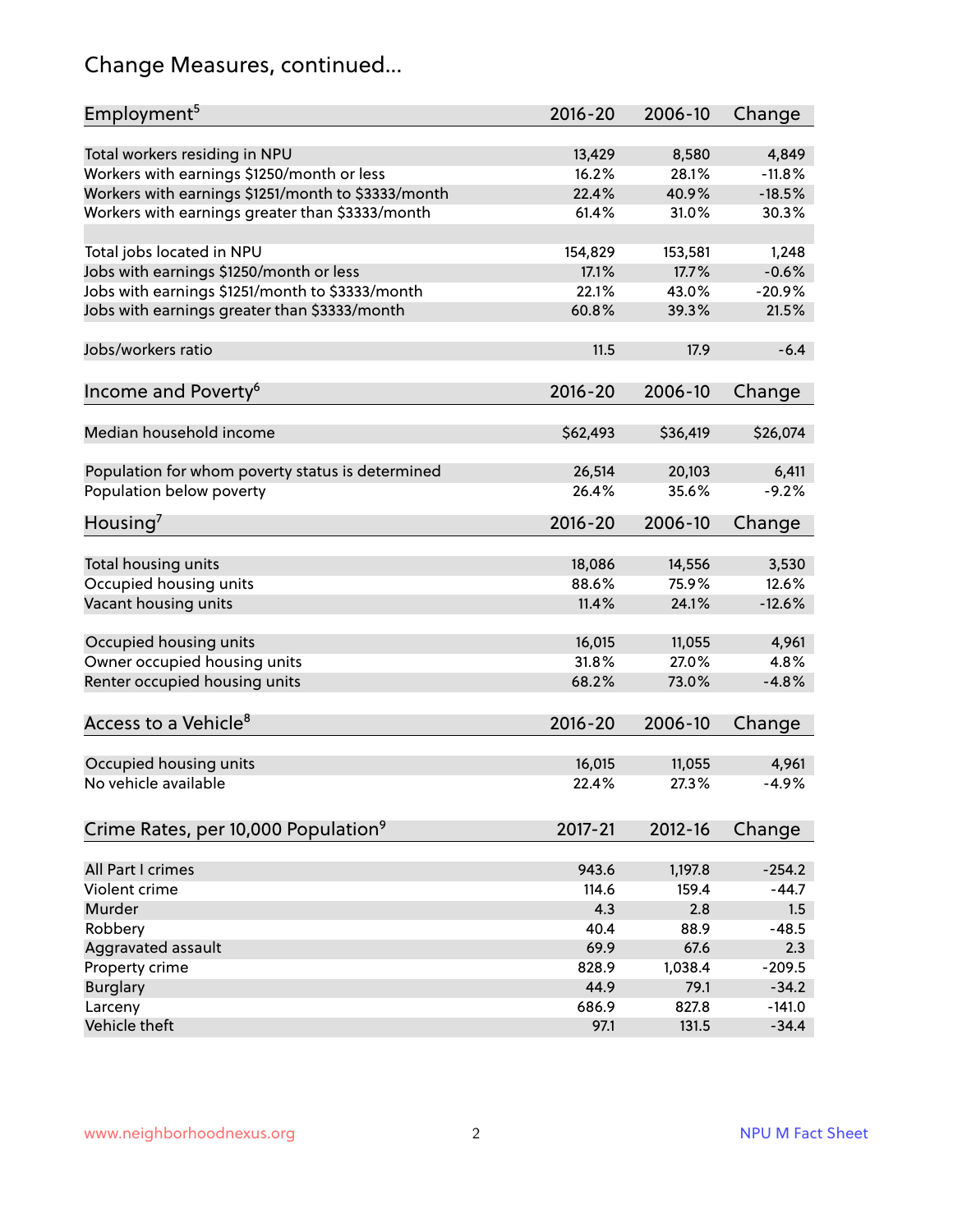# Current Data: Demographic

| Sex and Age, 2016-20 <sup>10</sup>                    | Estimate        | Margin of Error |
|-------------------------------------------------------|-----------------|-----------------|
| Total population                                      | 33,774          | $\pm$ 1,792     |
| Male                                                  | 50.0%           | $\pm 2.2\%$     |
| Female                                                | 50.0%           | $\pm 2.9\%$     |
| Under 5 years                                         | 2.1%            | $\pm$ 0.7%      |
| 5 to 9 years                                          | 1.7%            | $\pm$ 0.6%      |
| 10 to 14 years                                        | 1.9%            | $\pm$ 0.5%      |
| 15 to 19 years                                        | 11.1%           | $\pm 1.5\%$     |
| 20 to 24 years                                        | 18.9%           | ±1.9%           |
| 25 to 34 years                                        | 25.5%           | $\pm 2.1\%$     |
| 35 to 44 years                                        | 13.4%           | $\pm 2.2\%$     |
| 45 to 54 years                                        | 9.7%            | $\pm 1.3\%$     |
| 55 to 59 years                                        | 4.4%            | $\pm$ 0.9%      |
| 60 to 64 years                                        | 4.2%            | $\pm 1.1\%$     |
| 65 to 74 years                                        | 5.2%            | $\pm1.0\%$      |
| 75 to 84 years                                        | 1.5%            | $\pm$ 0.8%      |
| 85 years and over                                     | 0.4%            | $\pm$ 0.3%      |
| Median age (years)                                    | 30.4            | $\pm$ 0.3       |
| Race and Ethnicity, 2016-20 <sup>11</sup>             | Estimate        | Margin of Error |
| Total population                                      | 33,774          | ±1,792          |
| Hispanic or Latino (of any race)                      | 4.8%            | $\pm$ 0.9%      |
| Not Hispanic or Latino                                | 95.2%           | $\pm 1.3\%$     |
| White alone                                           | 39.2%           | $\pm1.8\%$      |
| Black or African American alone                       | 45.7%           | ±3.3%           |
| American Indian and Alaska Native alone               | 0.2%            | $\pm$ 0.2%      |
| Asian alone                                           | 6.5%            | $\pm 1.2\%$     |
| Native Hawaiian and other Pacific Islander alone      | 0.0%            | $\pm$ 0.2%      |
| Some other race alone                                 | 0.3%            | $\pm$ 0.3%      |
| Two or more races                                     | 3.3%            | ±1.9%           |
| U.S. Citizenship Status, 2016-20 <sup>12</sup>        | <b>Estimate</b> | Margin of Error |
| Foreign-born population                               | 3,283           | $\pm$ 521       |
| Naturalized U.S. citizen                              | 45.8%           | $\pm$ 9.2%      |
| Not a U.S. citizen                                    | 54.2%           | $\pm$ 7.4%      |
| Citizen, Voting Age Population, 2016-20 <sup>13</sup> | <b>Estimate</b> | Margin of Error |
| Citizen, 18 and over population                       | 29,743          | ±1,654          |
| Male                                                  | 49.3%           | $\pm 2.5\%$     |
| Female                                                | 50.7%           | $\pm 3.0\%$     |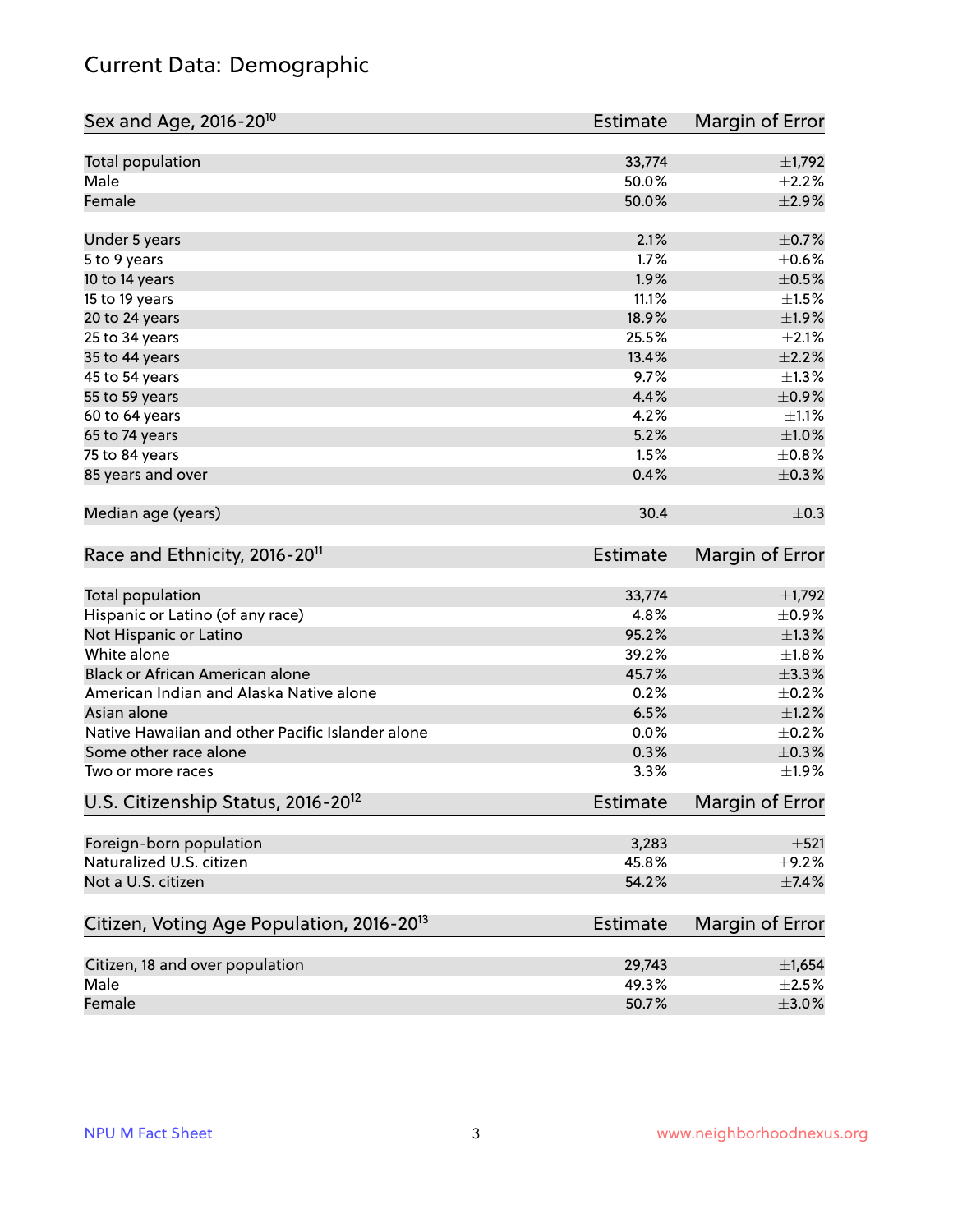#### Current Data: Economic

| Income, 2016-20 <sup>14</sup>                           | Estimate  | Margin of Error |
|---------------------------------------------------------|-----------|-----------------|
|                                                         |           |                 |
| All households                                          | 16,015    | $\pm$ 952       |
| Less than \$10,000                                      | 12.5%     | $\pm 2.8\%$     |
| \$10,000 to \$14,999                                    | 7.3%      | $\pm 2.4\%$     |
| \$15,000 to \$24,999                                    | 6.1%      | $\pm$ 1.4%      |
| \$25,000 to \$34,999                                    | 5.1%      | $\pm 1.6\%$     |
| \$35,000 to \$49,999                                    | 9.4%      | $\pm 2.1\%$     |
| \$50,000 to \$74,999                                    | 18.2%     | $\pm$ 3.3%      |
| \$75,000 to \$99,999                                    | 11.7%     | $\pm 2.5\%$     |
| \$100,000 to \$149,999                                  | 16.0%     | $\pm 2.5\%$     |
| \$150,000 to \$199,999                                  | 5.3%      | $\pm 1.2\%$     |
| \$200,000 or more                                       | 8.4%      | $\pm$ 1.4%      |
| Median household income (dollars)                       | \$62,493  | $\pm 2,272$     |
| Mean household income (dollars)                         | \$83,032  | ±3,843          |
| Households with earnings                                | 83.9%     | $\pm 2.2\%$     |
| Mean earnings (dollars)                                 | \$91,079  | ±3,862          |
| Households with Social Security                         | 13.6%     | $\pm 2.8\%$     |
| Mean Social Security income (dollars)                   | \$14,082  | $\pm 2,479$     |
| Households with retirement income                       | 6.5%      | $\pm1.8\%$      |
| Mean retirement income (dollars)                        | \$25,094  | $\pm$ 8,420     |
| Households with Supplemental Security Income            | 4.5%      | $\pm$ 1.3%      |
| Mean Supplemental Security Income (dollars)             | \$6,972   | $\pm$ 1,463     |
| Households with cash public assistance income           | 0.9%      | $\pm$ 0.6%      |
| Mean cash public assistance income (dollars)            | \$56      | $\pm 203$       |
| Households with Food Stamp/SNAP benefits in the past 12 | 13.2%     | $\pm 3.0\%$     |
| months                                                  |           |                 |
|                                                         |           |                 |
| Family households                                       | 3,523     | ±441            |
| Less than \$10,000                                      | 6.6%      | $\pm$ 5.9%      |
| \$10,000 to \$14,999                                    | 4.6%      | $\pm$ 3.1%      |
| \$15,000 to \$24,999                                    | 6.7%      | $\pm$ 3.7%      |
| \$25,000 to \$34,999                                    | 5.5%      | ±3.3%           |
| \$35,000 to \$49,999                                    | 3.8%      | ±3.4%           |
| \$50,000 to \$74,999                                    | 11.7%     | $\pm$ 4.0%      |
| \$75,000 to \$99,999                                    | 6.0%      | $\pm 2.3\%$     |
| \$100,000 to \$149,999                                  | 18.3%     | $\pm$ 6.6%      |
| \$150,000 to \$199,999                                  | 11.9%     | $\pm$ 3.5%      |
| \$200,000 or more                                       | 25.0%     | $\pm$ 5.3%      |
| Median family income (dollars)                          | \$117,414 | ±10,520         |
| Mean family income (dollars)                            | \$134,408 | ±13,772         |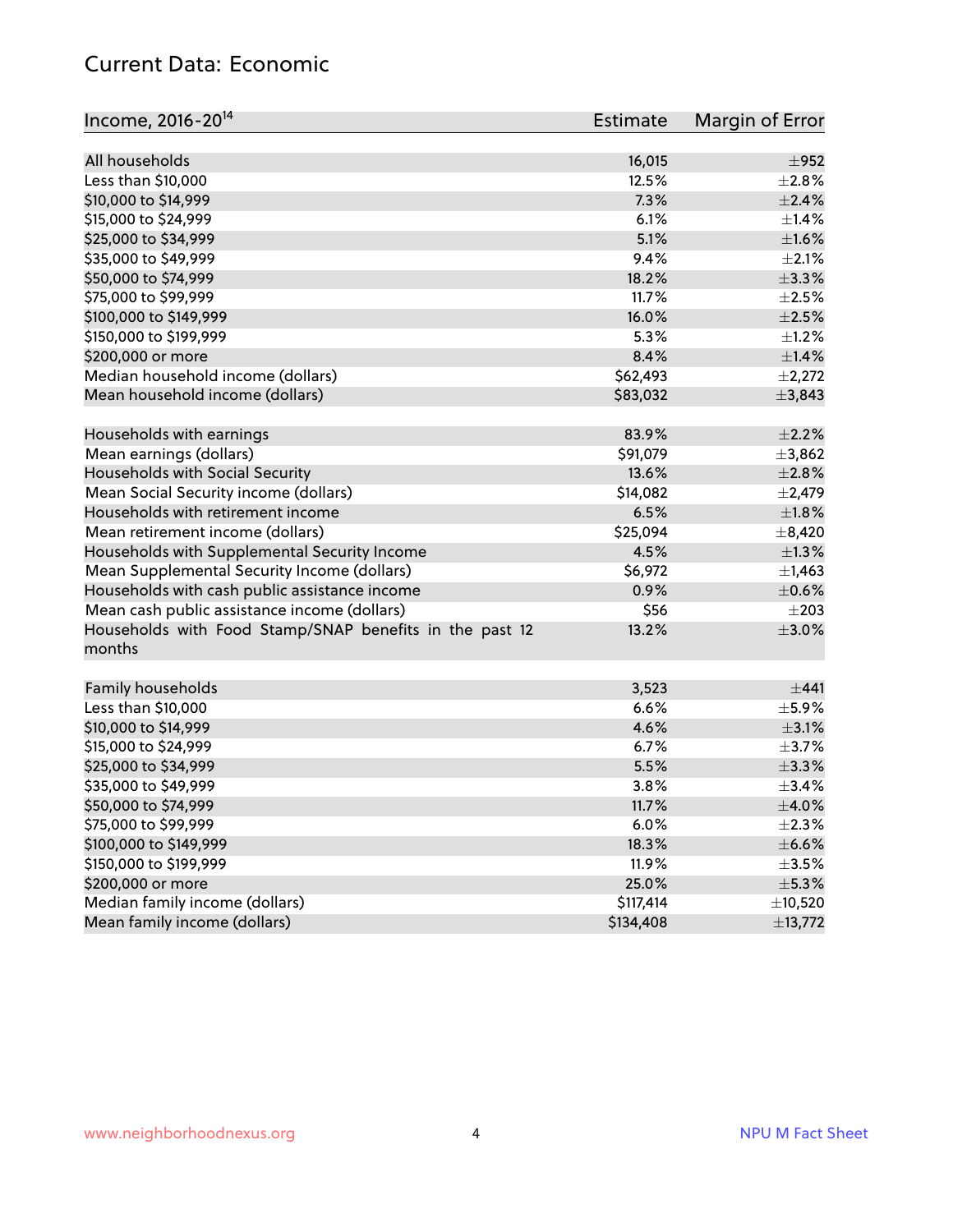# Current Data: Economic, continued...

| Income, 2016-20, continued <sup>15</sup>                                                    | <b>Estimate</b> | Margin of Error        |
|---------------------------------------------------------------------------------------------|-----------------|------------------------|
|                                                                                             |                 |                        |
| Nonfamily households                                                                        | 12,492          | $\pm$ 917              |
| Median nonfamily income (dollars)                                                           | \$56,706        | $\pm$ 2,035            |
| Mean nonfamily income (dollars)                                                             | \$68,254        | ±3,789                 |
| Median earnings for workers (dollars)                                                       | \$45,878        | $\pm 2,198$            |
| Median earnings for male full-time, year-round workers<br>(dollars)                         | \$77,125        | ±3,401                 |
| Median earnings for female full-time, year-round workers<br>(dollars)                       | \$58,481        | ±1,994                 |
| Per capita income (dollars)                                                                 | \$41,023        | ±1,972                 |
| Families Below Poverty Level, 2016-20 <sup>16</sup>                                         | Estimate        | <b>Margin of Error</b> |
|                                                                                             |                 |                        |
| <b>All Families</b>                                                                         | 3,523           | ±441                   |
| Percent below poverty                                                                       | 16.2%           | ±6.8%                  |
| Families with related children under 18 years                                               | 1,201           | $\pm$ 325              |
| Percent below poverty                                                                       | 39.1%           | ±18.0%                 |
| Families with related children under 5 years only                                           | 265             | $\pm$ 173              |
| Percent below poverty                                                                       | 39.0%           | ±41.8%                 |
| Married couple families                                                                     | 2,219           | $\pm$ 340              |
| Percent below poverty                                                                       | 2.5%            | $\pm$ 3.2%             |
| Married couple families with related children under 18 years                                | 285             | $\pm$ 123              |
| Percent below poverty                                                                       | 0.7%            | ±18.3%                 |
| Married couple families with related children under 5 years                                 | 161             | $\pm 101$              |
| Percent below poverty                                                                       | $0.0\%$         | $\pm$ 33.2%            |
|                                                                                             |                 |                        |
| Families with female householder, no spouse present                                         | 1,064           | $\pm 298$              |
| Percent below poverty                                                                       | 47.0%           | ±18.4%                 |
| Families with female householder, no spouse present with<br>related children under 18 years | 818             | $\pm 276$              |
| Percent below poverty                                                                       | 56.8%           | ±22.1%                 |
| Families with female householder, no spouse present with                                    | 101             |                        |
| related children under 5 years                                                              |                 | $\pm$ 119              |
| Percent below poverty                                                                       | 100.0%          | ±158.4%                |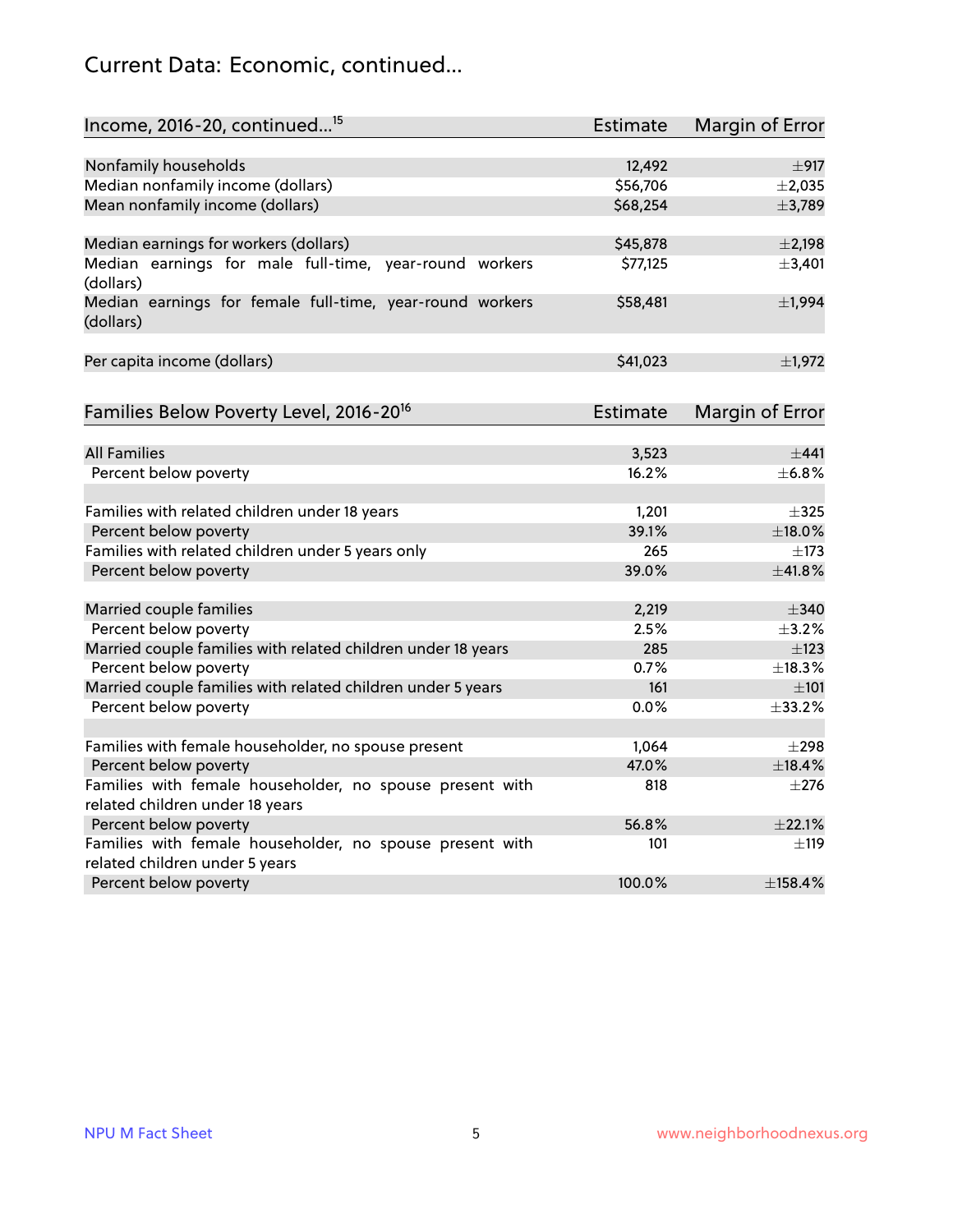# Current Data: Economic, continued...

| People Below Poverty Level, 2016-20 <sup>17</sup> | Estimate | Margin of Error |
|---------------------------------------------------|----------|-----------------|
|                                                   |          |                 |
| Total population                                  | 26,514   | $\pm$ 1,582     |
| Percent below poverty                             | 26.4%    | $\pm$ 3.9%      |
| Population under 18 years                         | 2.246    | $\pm 465$       |
| Percent below poverty                             | 43.3%    | ±11.5%          |
| Population 18 years and over                      | 24,268   | ±1,455          |
| Percent below poverty                             | 24.9%    | $+3.4%$         |
| Population 18 to 64 years                         | 21,953   | $\pm$ 1,386     |
| Percent below poverty                             | 23.9%    | $\pm$ 3.7%      |
| Population 65 years and over                      | 2,316    | $\pm$ 445       |
| Percent below poverty                             | 33.8%    | $\pm$ 7.3%      |

| Poverty by Race/Ethnicity, 2016-20 <sup>18</sup> | Estimate | Margin of Error |
|--------------------------------------------------|----------|-----------------|
|                                                  |          |                 |
| Non-Hispanic White population                    | 10,616   | $\pm$ 814       |
| Percent below poverty                            | 11.5%    | $\pm$ 3.5%      |
| <b>Black population</b>                          | 12,717   | $\pm$ 1,279     |
| Percent below poverty                            | 37.8%    | $\pm$ 5.8%      |
| Asian population                                 | 1,080    | $\pm$ 344       |
| Percent below poverty                            | 27.0%    | $\pm$ 17.1%     |
| Hispanic or Latino population                    | 1,262    | $\pm 272$       |
| Percent below poverty                            | 17.2%    | $\pm$ 7.1%      |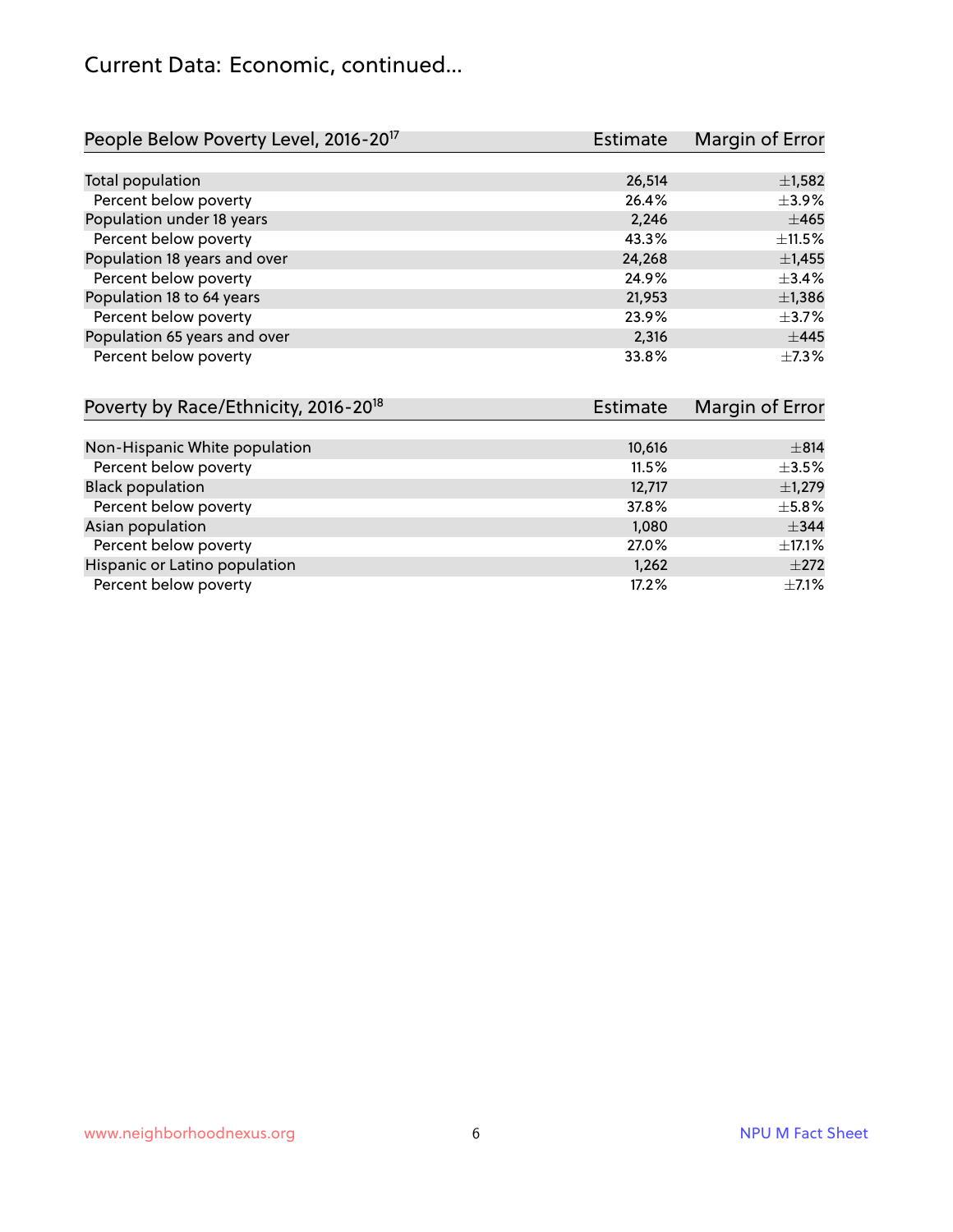# Current Data: Employment

| Employment Status, 2016-20 <sup>19</sup>                      | <b>Estimate</b> | Margin of Error |
|---------------------------------------------------------------|-----------------|-----------------|
|                                                               |                 |                 |
| Population 16 years and over                                  | 31,772          | $\pm$ 1,713     |
| In labor force                                                | 63.6%           | $\pm 1.8\%$     |
| Civilian labor force                                          | 63.4%           | ±1.8%           |
| Employed                                                      | 59.6%           | $\pm1.8\%$      |
| Unemployed                                                    | 3.8%            | $\pm 1.3\%$     |
| <b>Armed Forces</b>                                           | 0.2%            | $\pm 0.8\%$     |
| Not in labor force                                            | 36.4%           | $\pm 2.8\%$     |
| Civilian labor force                                          | 20,132          | $\pm$ 1,223     |
| <b>Unemployment Rate</b>                                      | 5.9%            | $\pm 2.0\%$     |
|                                                               |                 |                 |
| Females 16 years and over                                     | 15,978          | $\pm$ 1,275     |
| In labor force                                                | 62.4%           | $\pm 2.9\%$     |
| Civilian labor force                                          | 62.4%           | $\pm 2.9\%$     |
| Employed                                                      | 59.1%           | $\pm 2.9\%$     |
| Own children of the householder under 6 years                 | 877             | $\pm 262$       |
|                                                               |                 |                 |
| All parents in family in labor force                          | 94.1%           | ±13.7%          |
| Own children of the householder 6 to 17 years                 | 1,366           | $\pm 301$       |
| All parents in family in labor force                          | 92.3%           | $\pm$ 9.2%      |
|                                                               |                 |                 |
| Industry, 2016-20 <sup>20</sup>                               | <b>Estimate</b> | Margin of Error |
| Civilian employed population 16 years and over                | 18,938          | $\pm$ 1,178     |
| Agriculture, forestry, fishing and hunting, and mining        | 0.1%            | $\pm$ 0.4%      |
| Construction                                                  | 1.8%            | $\pm 0.8\%$     |
| Manufacturing                                                 | 5.2%            | $\pm 1.5\%$     |
| Wholesale trade                                               | 1.5%            | $\pm$ 0.6%      |
| Retail trade                                                  | 5.9%            | $\pm$ 1.4%      |
| Transportation and warehousing, and utilities                 | 7.2%            | ±1.9%           |
| Information                                                   | 6.6%            | $\pm 2.1\%$     |
| Finance and insurance, and real estate and rental and leasing | 8.1%            | $\pm 2.1\%$     |
| Professional, scientific, and management, and administrative  | 23.1%           | $\pm 1.8\%$     |
| and waste management services                                 |                 |                 |
| Educational services, and health care and social assistance   | 24.2%           | $\pm 2.4\%$     |
| Arts, entertainment, and recreation, and accommodation and    | 8.9%            | $\pm$ 1.6%      |
| food services                                                 |                 |                 |
| Other services, except public administration                  | 4.2%            | $\pm 1.3\%$     |
| Public administration                                         | 3.2%            | $\pm$ 0.9%      |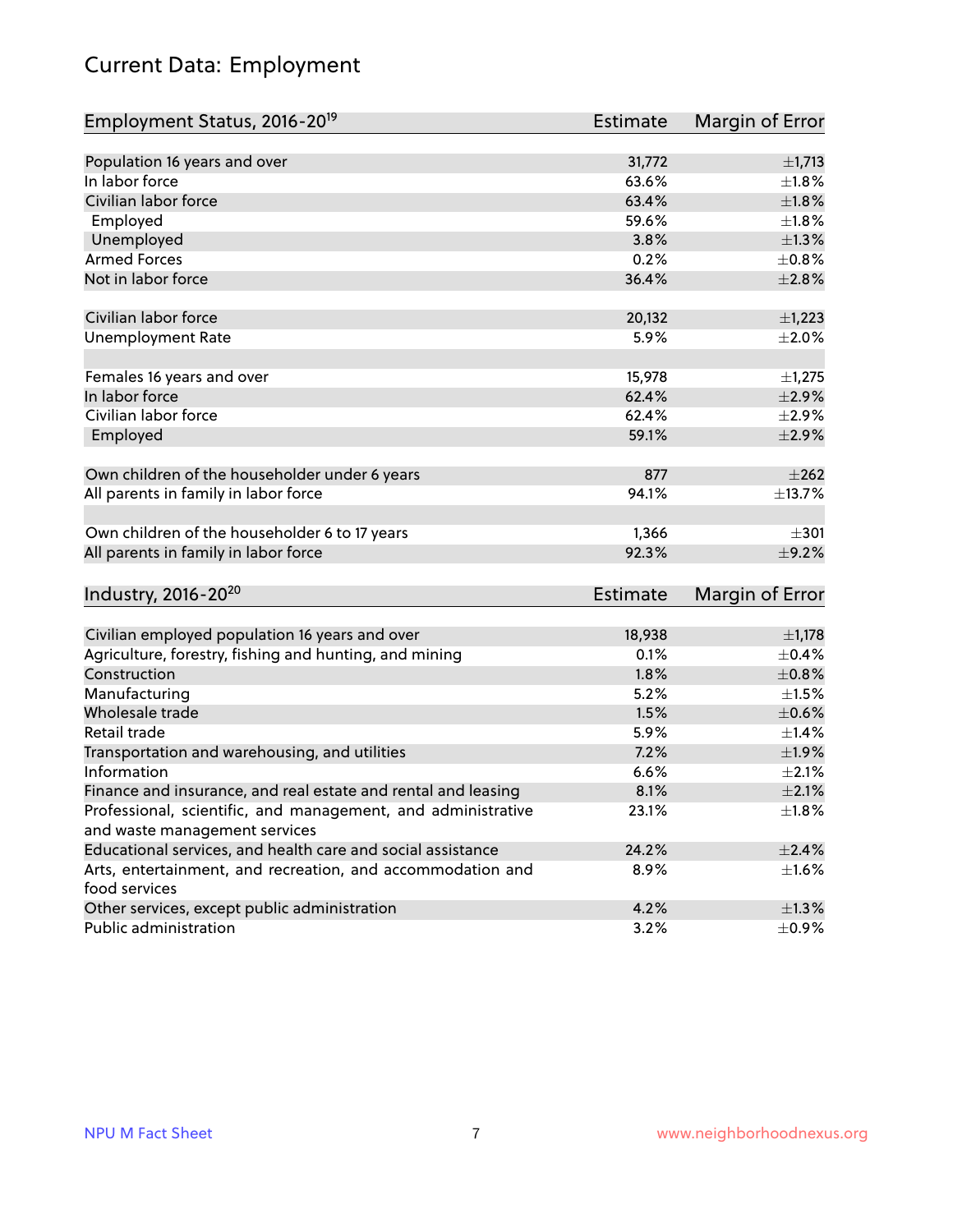# Current Data: Employment, continued...

| Occupation, 2016-20 <sup>21</sup>                            | Estimate | Margin of Error |
|--------------------------------------------------------------|----------|-----------------|
| Civilian employed population 16 years and over               | 18,938   | $\pm$ 1,178     |
| Management, business, science, and arts occupations          | 62.9%    | $\pm 2.2\%$     |
| Service occupations                                          | 10.8%    | ±1.9%           |
| Sales and office occupations                                 | 17.6%    | $\pm 2.4\%$     |
| Natural resources, construction, and maintenance occupations | 1.9%     | $\pm 0.8\%$     |
| Production, transportation, and material moving occupations  | 6.8%     | ±1.9%           |
| Class of Worker, 2016-20 <sup>22</sup>                       | Estimate | Margin of Error |
| Civilian employed population 16 years and over               | 18,938   | $\pm$ 1,178     |
| Private wage and salary workers                              | 79.4%    | $\pm 2.0\%$     |
| Government workers                                           | 17.2%    | $\pm 2.3\%$     |
| Self-employed in own not incorporated business workers       | 3.2%     | $\pm$ 0.9%      |
| Unpaid family workers                                        | 0.2%     | $\pm$ 0.5%      |
| Job Flows, 2019 <sup>23</sup>                                |          | 2019            |
|                                                              |          |                 |
| Total Jobs in NPU                                            |          | 154,829         |
| Held by residents of NPU                                     |          | 1.9%            |
| Held by non-residents of NPU                                 |          | 98.1%           |
| Jobs by Industry Sector, 2019 <sup>24</sup>                  |          | 2019            |
| Total Jobs in NPU                                            |          | 154,829         |
| Goods Producing sectors                                      |          | 1.3%            |
| Trade, Transportation, and Utilities sectors                 |          | 4.7%            |
| All Other Services sectors                                   |          | 93.9%           |
| Total Jobs in NPU held by NPU residents                      |          | 2,882           |
| <b>Goods Producing sectors</b>                               |          | 1.4%            |
| Trade, Transportation, and Utilities sectors                 |          | 3.6%            |
| All Other Services sectors                                   |          | 95.0%           |
| Jobs by Earnings, 2019 <sup>25</sup>                         |          | 2019            |
| Total Jobs in NPU                                            |          | 154,829         |
| Jobs with earnings \$1250/month or less                      |          | 17.1%           |
| Jobs with earnings \$1251/month to \$3333/month              |          | 22.1%           |
|                                                              |          |                 |
| Jobs with earnings greater than \$3333/month                 |          | 60.8%           |
| Total Jobs in NPU held by NPU residents                      |          | 2,882           |
| Jobs with earnings \$1250/month or less                      |          | 19.2%           |
| Jobs with earnings \$1251/month to \$3333/month              |          | 16.9%           |
| Jobs with earnings greater than \$3333/month                 |          | 63.9%           |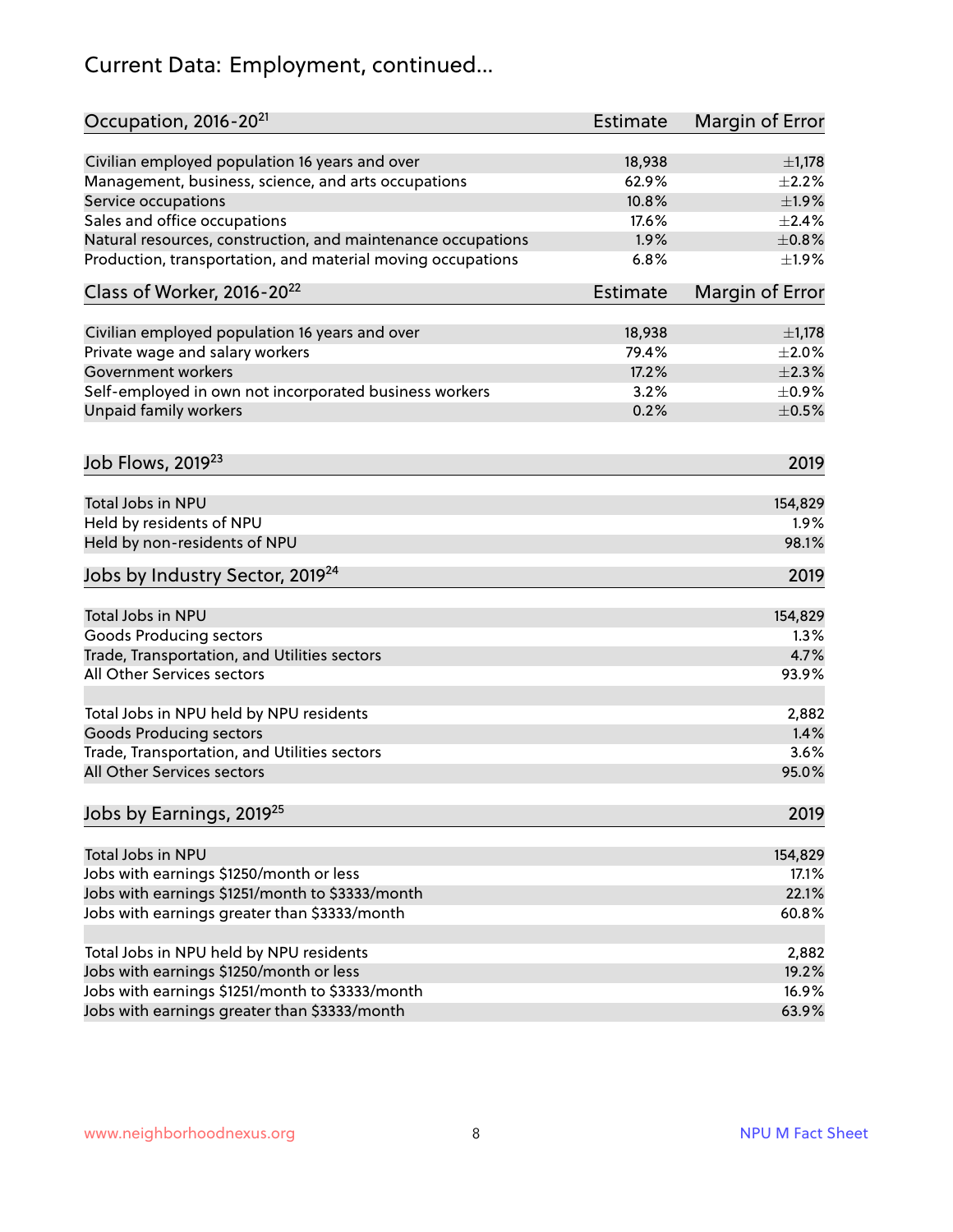# Current Data: Employment, continued...

| Jobs by Age of Worker, 2019 <sup>26</sup> | 2019    |
|-------------------------------------------|---------|
|                                           |         |
| Total Jobs in NPU                         | 154,829 |
| Jobs with workers age 29 or younger       | 18.3%   |
| Jobs with workers age 30 to 54            | 61.0%   |
| Jobs with workers age 55 or older         | 20.7%   |
|                                           |         |
| Total Jobs in NPU held by NPU residents   | 2,882   |
| Jobs with workers age 29 or younger       | 30.3%   |
| Jobs with workers age 30 to 54            | 55.7%   |
| Jobs with workers age 55 or older         | 14.0%   |

#### Current Data: Education

| School Enrollment, 2016-20 <sup>27</sup>       | Estimate | Margin of Error |
|------------------------------------------------|----------|-----------------|
|                                                |          |                 |
| Population 3 years and over enrolled in school | 11,825   | $\pm$ 1,040     |
| Nursery school, preschool                      | 1.5%     | $\pm 1.0\%$     |
| Kindergarten                                   | 1.7%     | $+1.0%$         |
| Elementary school (grades 1-8)                 | 8.1%     | $\pm 1.8\%$     |
| High school (grades 9-12)                      | 3.6%     | $+1.2%$         |
| College or graduate school                     | 85.0%    | $\pm$ 3.2%      |

| Educational Attainment, 2016-20 <sup>28</sup> | Estimate | Margin of Error |
|-----------------------------------------------|----------|-----------------|
|                                               |          |                 |
| Population 25 years and over                  | 21,701   | $\pm$ 1,364     |
| Less than 9th grade                           | 1.3%     | $\pm$ 0.9%      |
| 9th to 12th grade, no diploma                 | 5.0%     | $\pm$ 1.4%      |
| High school graduate (includes equivalency)   | 16.3%    | $\pm$ 3.5%      |
| Some college, no degree                       | 12.4%    | $\pm1.8\%$      |
| Associate's degree                            | 5.9%     | $\pm$ 1.4%      |
| Bachelor's degree                             | 31.8%    | $\pm 2.5\%$     |
| Graduate or professional degree               | 27.3%    | $\pm 2.3\%$     |
|                                               |          |                 |
| Percent high school graduate or higher        | 93.7%    | $\pm 1.7\%$     |
| Percent bachelor's degree or higher           | 59.1%    | $\pm 2.2\%$     |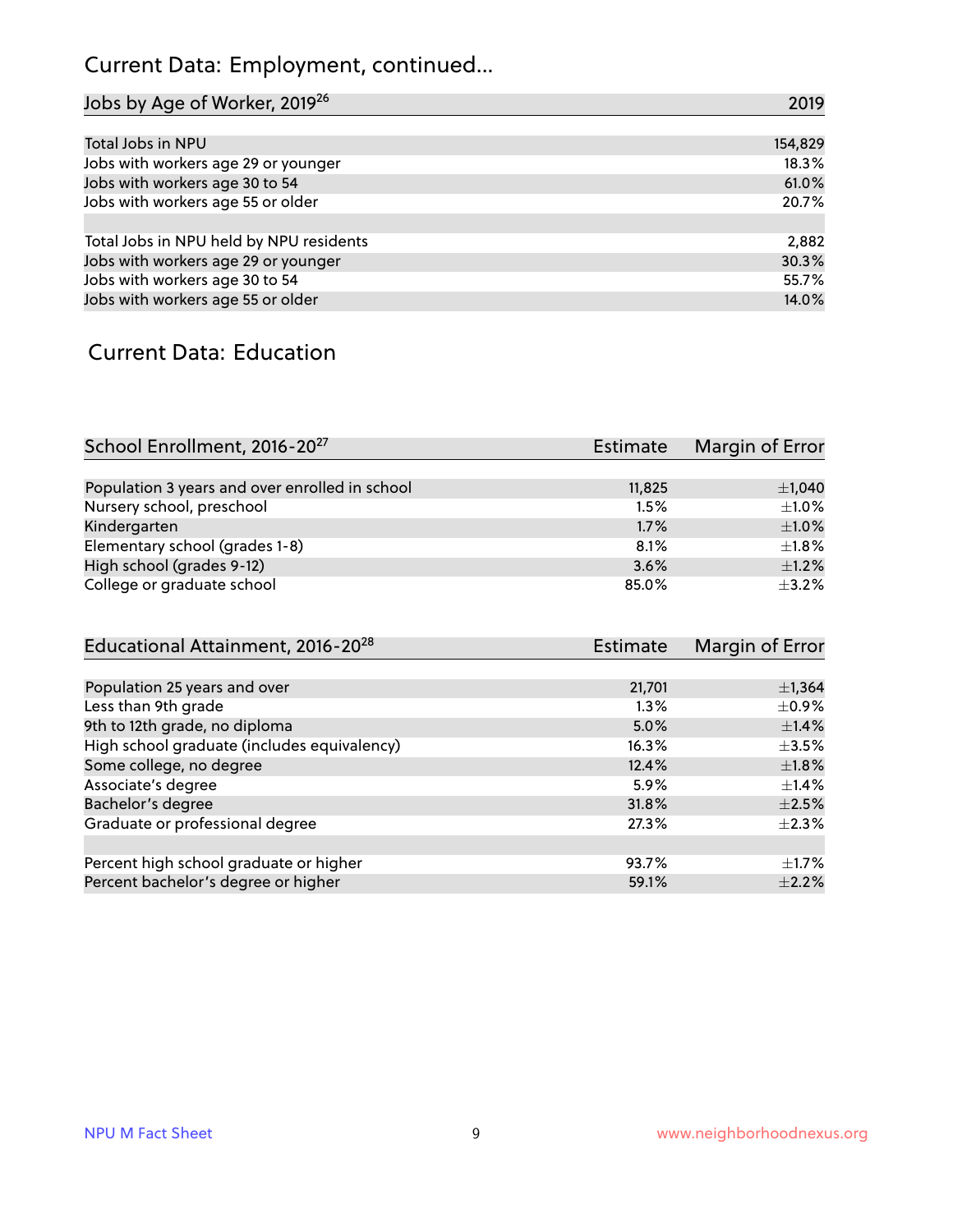#### Current Data: Housing

| Households by Type, 2016-20 <sup>29</sup>            | <b>Estimate</b> | Margin of Error |
|------------------------------------------------------|-----------------|-----------------|
|                                                      |                 |                 |
| <b>Total households</b>                              | 16,015          | $\pm$ 952       |
| Family households (families)                         | 22.0%           | $\pm 2.4\%$     |
| With own children under 18 years                     | 7.5%            | $\pm1.8\%$      |
| Married-couple family                                | 13.9%           | $\pm 1.9\%$     |
| With own children of the householder under 18 years  | 1.8%            | $\pm$ 0.7%      |
| Male householder, no spouse present, family          | 1.5%            | $\pm 0.8\%$     |
| With own children of the householder under 18 years  | 0.6%            | $\pm$ 0.7%      |
| Female householder, no spouse present, family        | 6.6%            | $\pm 1.7\%$     |
| With own children of the householder under 18 years  | 5.1%            | $\pm1.6\%$      |
| Nonfamily households                                 | 78.0%           | $\pm$ 3.4%      |
| Householder living alone                             | 62.5%           | $\pm$ 3.9%      |
| 65 years and over                                    | 8.2%            | $\pm1.8\%$      |
|                                                      |                 |                 |
| Households with one or more people under 18 years    | 7.5%            | $\pm1.7\%$      |
| Households with one or more people 65 years and over | 11.2%           | $\pm 2.1\%$     |
|                                                      |                 |                 |
| Average household size                               | 1.55            | $\pm 0.01$      |
| Average family size                                  | 2.47            | $\pm$ 0.43      |
| Housing Occupancy, 2016-20 <sup>30</sup>             | <b>Estimate</b> | Margin of Error |
|                                                      |                 |                 |
| Total housing units                                  | 18,086          | $\pm$ 932       |
| Occupied housing units                               | 88.6%           | $\pm 2.6\%$     |
| Vacant housing units                                 | 11.4%           | $\pm1.6\%$      |
|                                                      |                 |                 |
| Homeowner vacancy rate                               | 1.5             | ±1.4            |
| Rental vacancy rate                                  | 5.2             | ±1.5            |
| Units in Structure, 2016-20 <sup>31</sup>            | <b>Estimate</b> | Margin of Error |
| Total housing units                                  | 18,086          | $\pm$ 932       |
| 1-unit, detached                                     | 7.5%            | $\pm 1.1\%$     |
| 1-unit, attached                                     | 3.6%            | $\pm1.0\%$      |
| 2 units                                              | 0.9%            | $\pm$ 0.5%      |
|                                                      | 3.8%            |                 |
| 3 or 4 units                                         |                 | $\pm 1.1\%$     |
| 5 to 9 units                                         | 6.3%            | $\pm 1.1\%$     |
| 10 to 19 units                                       | 9.9%            | $\pm 2.4\%$     |
| 20 or more units                                     | 67.7%           | $\pm 3.5\%$     |
| Mobile home                                          | 0.3%            | $\pm$ 0.5%      |
| Boat, RV, van, etc.                                  | 0.0%            | $\pm$ 0.3%      |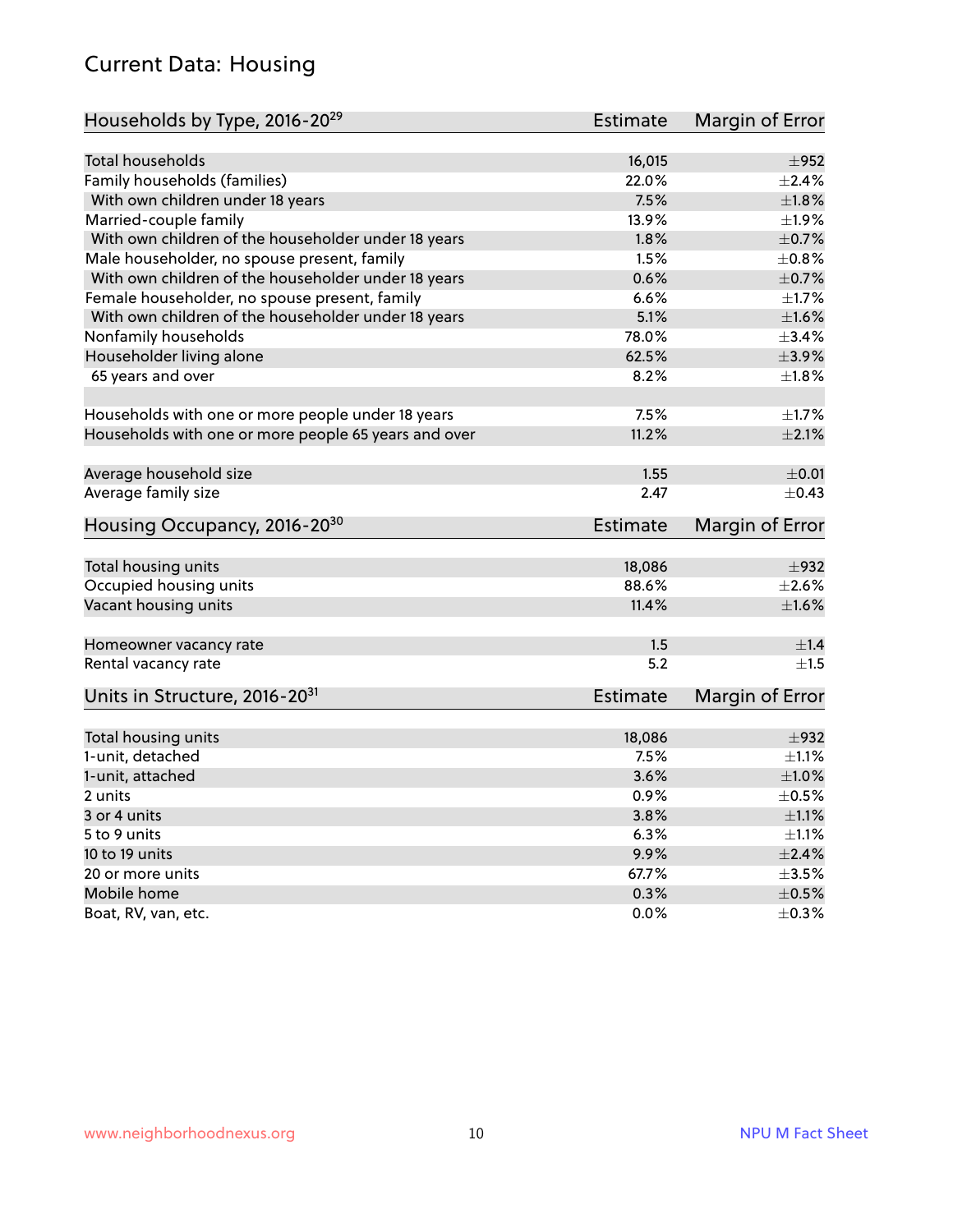#### Current Data: Housing, continued...

| Year Structure Built, 2016-20 <sup>32</sup>    | Estimate        | Margin of Error |
|------------------------------------------------|-----------------|-----------------|
| Total housing units                            | 18,086          | $\pm$ 932       |
| Built 2014 or later                            | 7.7%            | $\pm 2.3\%$     |
| Built 2010 to 2013                             | 5.1%            | $\pm 1.3\%$     |
| Built 2000 to 2009                             | 35.3%           | ±3.3%           |
| Built 1990 to 1999                             | 15.6%           | $\pm 2.5\%$     |
| Built 1980 to 1989                             | 7.2%            | $\pm 1.3\%$     |
| Built 1970 to 1979                             | 6.8%            | $\pm1.8\%$      |
| Built 1960 to 1969                             | 5.6%            | $\pm 1.7\%$     |
| Built 1950 to 1959                             | 2.7%            | $\pm1.0\%$      |
| Built 1940 to 1949                             | 1.7%            | $\pm$ 0.8%      |
| Built 1939 or earlier                          | 12.3%           | $\pm1.5\%$      |
| Housing Tenure, 2016-2033                      | <b>Estimate</b> | Margin of Error |
| Occupied housing units                         | 16,015          | $\pm$ 952       |
| Owner-occupied                                 | 31.8%           | $\pm 3.0\%$     |
| Renter-occupied                                | 68.2%           | $\pm$ 3.2%      |
| Average household size of owner-occupied unit  | 1.63            | $\pm$ 0.08      |
| Average household size of renter-occupied unit | 1.51            | $\pm$ 0.16      |
| Residence 1 Year Ago, 2016-20 <sup>34</sup>    | <b>Estimate</b> | Margin of Error |
| Population 1 year and over                     | 33,644          | $\pm$ 1,791     |
| Same house                                     | 68.6%           | $\pm 2.2\%$     |
| Different house in the U.S.                    | 30.6%           | $\pm 2.6\%$     |
| Same county                                    | 16.3%           | $\pm 2.1\%$     |
| Different county                               | 14.2%           | $\pm$ 1.9%      |
| Same state                                     | 7.9%            | $\pm$ 1.4%      |
| Different state                                | 6.4%            | $\pm$ 1.4%      |
| Abroad                                         | 0.8%            | $\pm$ 0.4%      |
| Value of Housing Unit, 2016-20 <sup>35</sup>   | <b>Estimate</b> | Margin of Error |
| Owner-occupied units                           | 5,091           | $\pm$ 567       |
| Less than \$50,000                             | 1.8%            | $\pm$ 3.5%      |
| \$50,000 to \$99,999                           | 2.0%            | $\pm 2.6\%$     |
| \$100,000 to \$149,999                         | 9.5%            | $\pm$ 3.2%      |
| \$150,000 to \$199,999                         | 15.9%           | $\pm$ 4.4%      |
| \$200,000 to \$299,999                         | 25.9%           | $\pm$ 6.6%      |
| \$300,000 to \$499,999                         | 21.9%           | $\pm 3.0\%$     |
| \$500,000 to \$999,999                         | 16.2%           | $\pm$ 4.2%      |
| \$1,000,000 or more                            | 7.0%            | $\pm$ 5.9%      |
| Mortgage Status, 2016-20 <sup>36</sup>         | <b>Estimate</b> | Margin of Error |
| Owner-occupied units                           | 5,091           | $\pm$ 567       |
| Housing units with a mortgage                  | 75.0%           | $\pm$ 3.4%      |

Housing units without a mortgage  $\pm 7.1\%$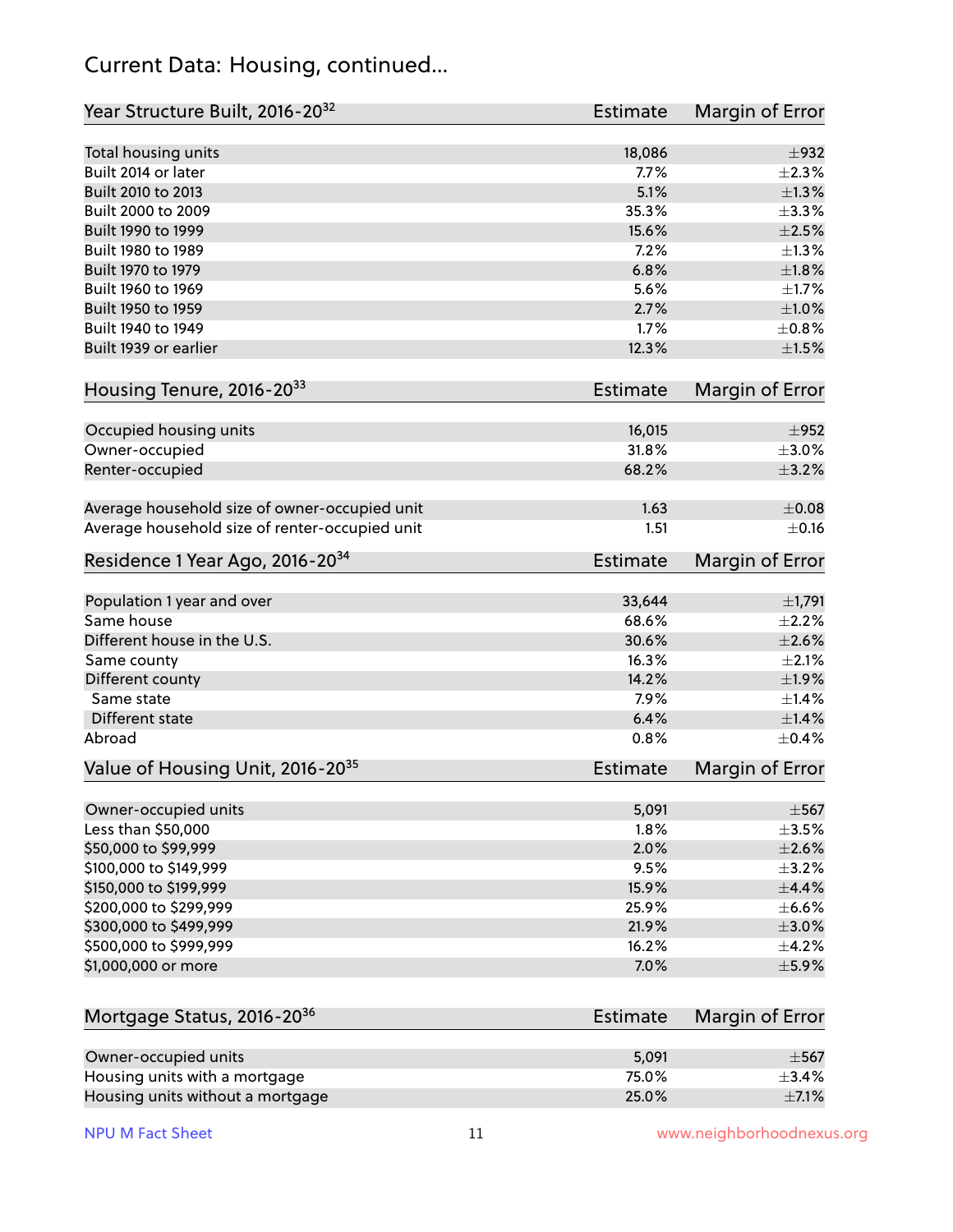# Current Data: Housing, continued...

| Selected Monthly Owner Costs, 2016-20 <sup>37</sup> | Estimate | Margin of Error |
|-----------------------------------------------------|----------|-----------------|
|                                                     |          |                 |
| Housing units with a mortgage                       | 3,818    | $\pm 459$       |
| Less than \$300                                     | 0.0%     | $\pm 2.0\%$     |
| \$300 to \$499                                      | 0.0%     | $\pm 2.0\%$     |
| \$500 to \$999                                      | 6.4%     | $\pm$ 4.2%      |
| \$1,000 to \$1,499                                  | 24.0%    | ±6.8%           |
| \$1,500 to \$1,999                                  | 26.3%    | $\pm$ 5.0%      |
| \$2,000 to \$2,999                                  | 24.2%    | ±4.8%           |
| \$3,000 or more                                     | 19.0%    | $\pm$ 6.8%      |
|                                                     |          |                 |
| Median (dollars)                                    | \$1,871  | $\pm$ 57        |
|                                                     |          |                 |
| Housing units without a mortgage                    | 1,273    | $\pm$ 388       |
| Less than \$150                                     | 23.7%    | ±25.5%          |
| \$150 to \$249                                      | 0.1%     | $\pm$ 5.9%      |
| \$250 to \$349                                      | $1.8\%$  | $\pm$ 5.8%      |
| \$350 to \$499                                      | 22.1%    | $\pm$ 8.8%      |
| \$500 to \$699                                      | 17.5%    | $\pm$ 7.3%      |
| \$700 or more                                       | 34.8%    | $\pm 10.5\%$    |
|                                                     |          |                 |
| Median (dollars)                                    | \$526    | $\pm$ 51        |

| Selected Monthly Owner Costs as a Percentage of | <b>Estimate</b> | Margin of Error |
|-------------------------------------------------|-----------------|-----------------|
| Household Income, 2016-20 <sup>38</sup>         |                 |                 |
|                                                 |                 |                 |
| Housing units with a mortgage <sup>39</sup>     | 3,767           | $\pm$ 509       |
| Less than 20.0 percent                          | 48.8%           | $\pm$ 5.8%      |
| 20.0 to 24.9 percent                            | 13.5%           | $\pm$ 3.6%      |
| 25.0 to 29.9 percent                            | 10.6%           | $\pm$ 4.7%      |
| 30.0 to 34.9 percent                            | 9.7%            | $\pm$ 5.8%      |
| 35.0 percent or more                            | 17.4%           | $\pm 4.8\%$     |
|                                                 |                 |                 |
| Housing units without a mortgage <sup>40</sup>  | 1,113           | $\pm$ 349       |
| Less than 10.0 percent                          | 55.9%           | $\pm$ 19.2%     |
| 10.0 to 14.9 percent                            | 15.4%           | $\pm$ 7.0%      |
| 15.0 to 19.9 percent                            | 6.4%            | $\pm$ 4.5%      |
| 20.0 to 24.9 percent                            | 3.1%            | $\pm$ 6.0%      |
| 25.0 to 29.9 percent                            | 8.9%            | $\pm$ 7.0%      |
| 30.0 to 34.9 percent                            | $0.0\%$         | $\pm$ 4.8%      |
| 35.0 percent or more                            | 10.2%           | $\pm$ 8.9%      |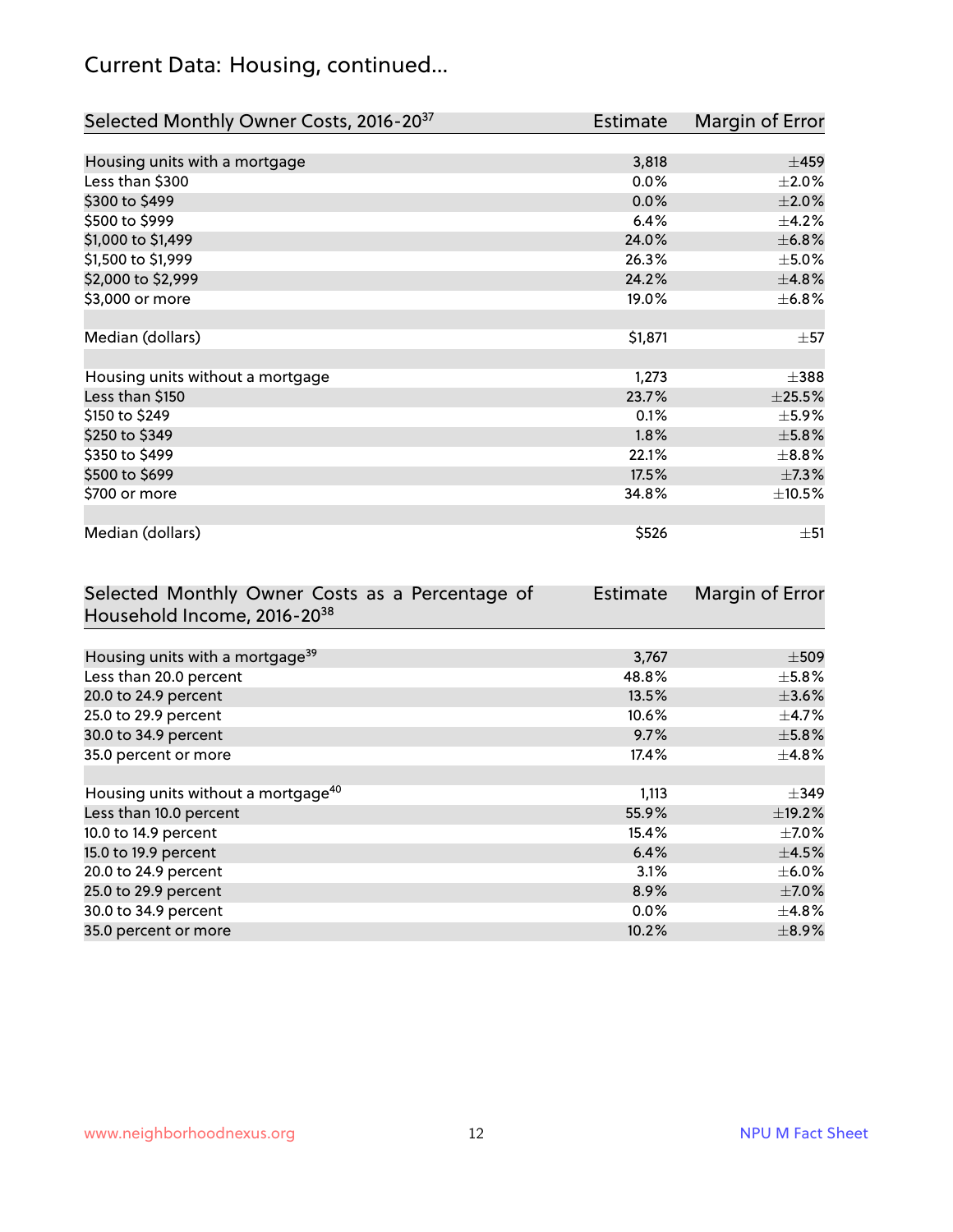#### Current Data: Housing, continued...

| Gross Rent, 2016-20 <sup>41</sup>               | Estimate        | Margin of Error |
|-------------------------------------------------|-----------------|-----------------|
|                                                 |                 |                 |
| Occupied units paying rent                      | 10,827          | $\pm$ 826       |
| Less than \$200                                 | 4.7%            | $\pm 2.4\%$     |
| \$200 to \$499                                  | 15.0%           | $\pm$ 4.2%      |
| \$500 to \$749                                  | 4.7%            | $\pm 2.5\%$     |
| \$750 to \$999                                  | 4.2%            | $\pm1.6\%$      |
| \$1,000 to \$1,499                              | 28.5%           | $\pm$ 4.4%      |
| \$1,500 to \$1,999                              | 32.2%           | ±3.8%           |
| \$2,000 or more                                 | 10.7%           | $\pm 2.1\%$     |
| Median (dollars)                                | \$1,400         | $\pm$ 31        |
|                                                 |                 |                 |
| No rent paid                                    | 97              | $\pm$ 98        |
|                                                 |                 |                 |
| Gross Rent as a Percentage of Household Income, | <b>Estimate</b> | Margin of Error |
| $2016 - 20^{42}$                                |                 |                 |
|                                                 |                 |                 |
| Occupied units paying rent <sup>43</sup>        | 10,638          | $\pm$ 972       |
| Less than 15.0 percent                          | 11.1%           | $\pm 2.8\%$     |
| 15.0 to 19.9 percent                            | 14.2%           | $\pm 2.5\%$     |
| 20.0 to 24.9 percent                            | 16.2%           | $\pm$ 3.7%      |
| 25.0 to 29.9 percent                            | 15.7%           | $\pm 3.6\%$     |
| 30.0 to 34.9 percent                            | 8.3%            | $\pm 2.3\%$     |
| 35.0 percent or more                            | 34.5%           | $\pm$ 4.5%      |

# Current Data: Transportation

| Commuting to Work, 2016-20 <sup>44</sup>  | Estimate | Margin of Error |
|-------------------------------------------|----------|-----------------|
|                                           |          |                 |
| Workers 16 years and over                 | 18,860   | $\pm$ 1,060     |
| Car, truck, or van - drove alone          | 56.0%    | $\pm 2.7\%$     |
| Car, truck, or van - carpooled            | 4.0%     | $\pm$ 1.2%      |
| Public transportation (excluding taxicab) | 7.5%     | $\pm 1.8\%$     |
| Walked                                    | 12.4%    | $\pm 2.1\%$     |
| Other means                               | 5.8%     | $\pm$ 1.4%      |
| Worked at home                            | 14.3%    | $\pm 2.5\%$     |
|                                           |          |                 |
| Mean travel time to work (minutes)        | 22.7     | $\pm$ 0.9       |

| Access to a Vehicle, 2016-20 <sup>45</sup> | Estimate | Margin of Error |
|--------------------------------------------|----------|-----------------|
|                                            |          |                 |
| Occupied housing units                     | 16,015   | $\pm$ 952       |
| No vehicles available                      | 22.4%    | $+3.7%$         |
| 1 vehicle available                        | 54.4%    | $\pm$ 3.9%      |
| 2 vehicles available                       | 20.7%    | $\pm 2.0\%$     |
| 3 or more vehicles available               | 2.4%     | $\pm1.2\%$      |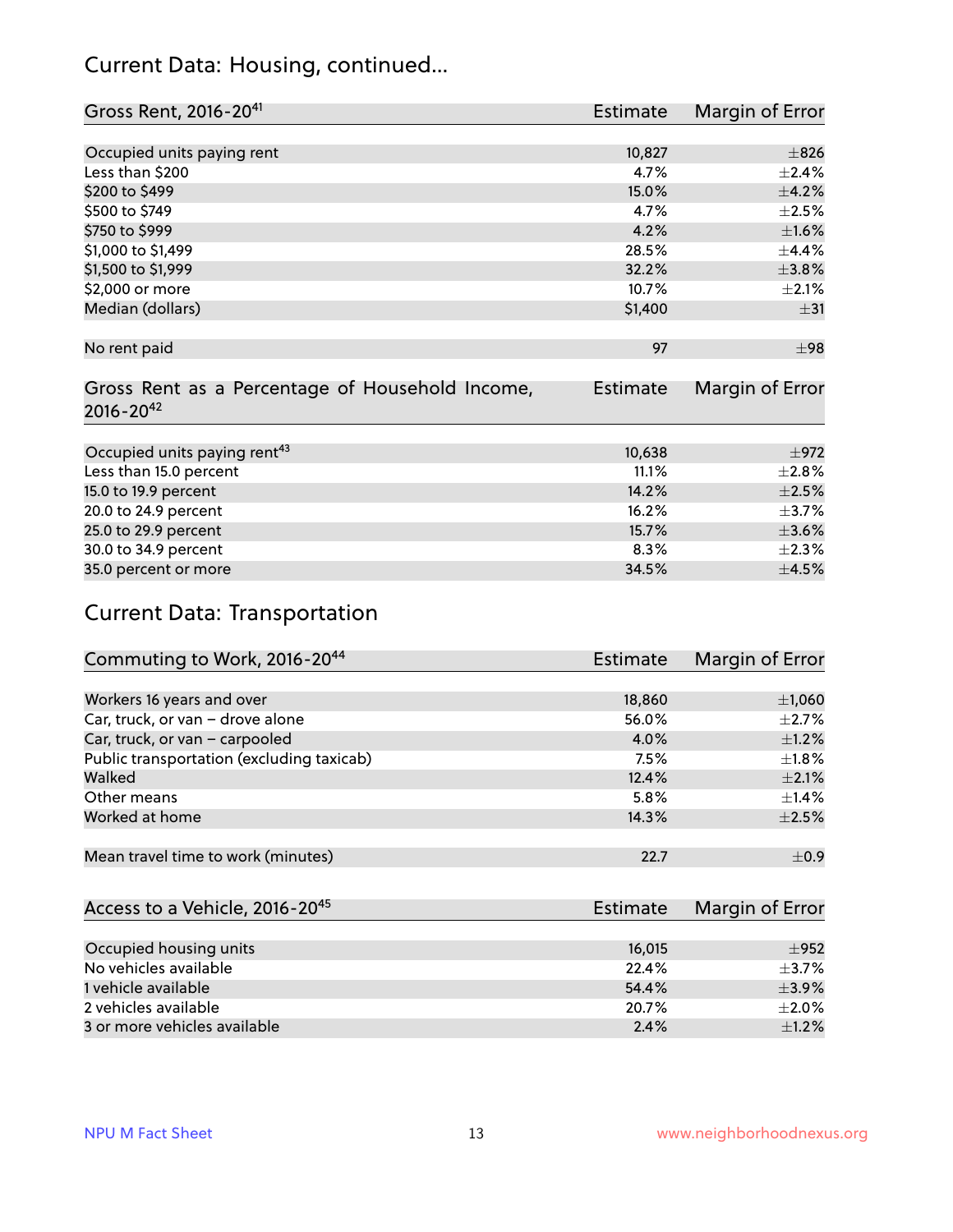#### Current Data: Health

| Health Insurance coverage, 2016-2046                    | <b>Estimate</b> | Margin of Error |
|---------------------------------------------------------|-----------------|-----------------|
|                                                         |                 |                 |
| Civilian Noninstitutionalized Population                | 33,336          | $\pm$ 1,786     |
| With health insurance coverage                          | 90.9%           | $\pm$ 0.3%      |
| With private health insurance coverage                  | 76.7%           | $\pm$ 1.3%      |
| With public health coverage                             | 19.4%           | $\pm 2.5\%$     |
| No health insurance coverage                            | 9.1%            | $\pm1.6\%$      |
| Civilian Noninstitutionalized Population Under 19 years | 3,211           | $\pm$ 3,211     |
| No health insurance coverage                            | 2.0%            | $\pm 2.6\%$     |
|                                                         |                 |                 |
| Civilian Noninstitutionalized Population 19 to 64 years | 27,809          | ±1,602          |
| In labor force:                                         | 19,207          | ±1,100          |
| Employed:                                               | 18,221          | $\pm$ 1,052     |
| With health insurance coverage                          | 91.6%           | $\pm 1.5\%$     |
| With private health insurance coverage                  | 89.4%           | ±1.9%           |
| With public coverage                                    | 4.2%            | $\pm 1.2\%$     |
| No health insurance coverage                            | 8.4%            | ±1.9%           |
|                                                         |                 |                 |
| Unemployed:                                             | 986             | $\pm$ 1,052     |
| With health insurance coverage                          | 76.2%           | ±19.4%          |
| With private health insurance coverage                  | 52.0%           | ±22.2%          |
| With public coverage                                    | 31.0%           | ±11.0%          |
| No health insurance coverage                            | 23.8%           | $\pm$ 9.1%      |
|                                                         |                 |                 |
| Not in labor force:                                     | 8,602           | ±1,092          |
| With health insurance coverage                          | 86.0%           | $\pm$ 15.4%     |
| With private health insurance coverage                  | 68.7%           | $\pm 2.2\%$     |
| With public coverage                                    | 21.0%           | $\pm$ 6.1%      |
| No health insurance coverage                            | 14.0%           | $\pm$ 5.1%      |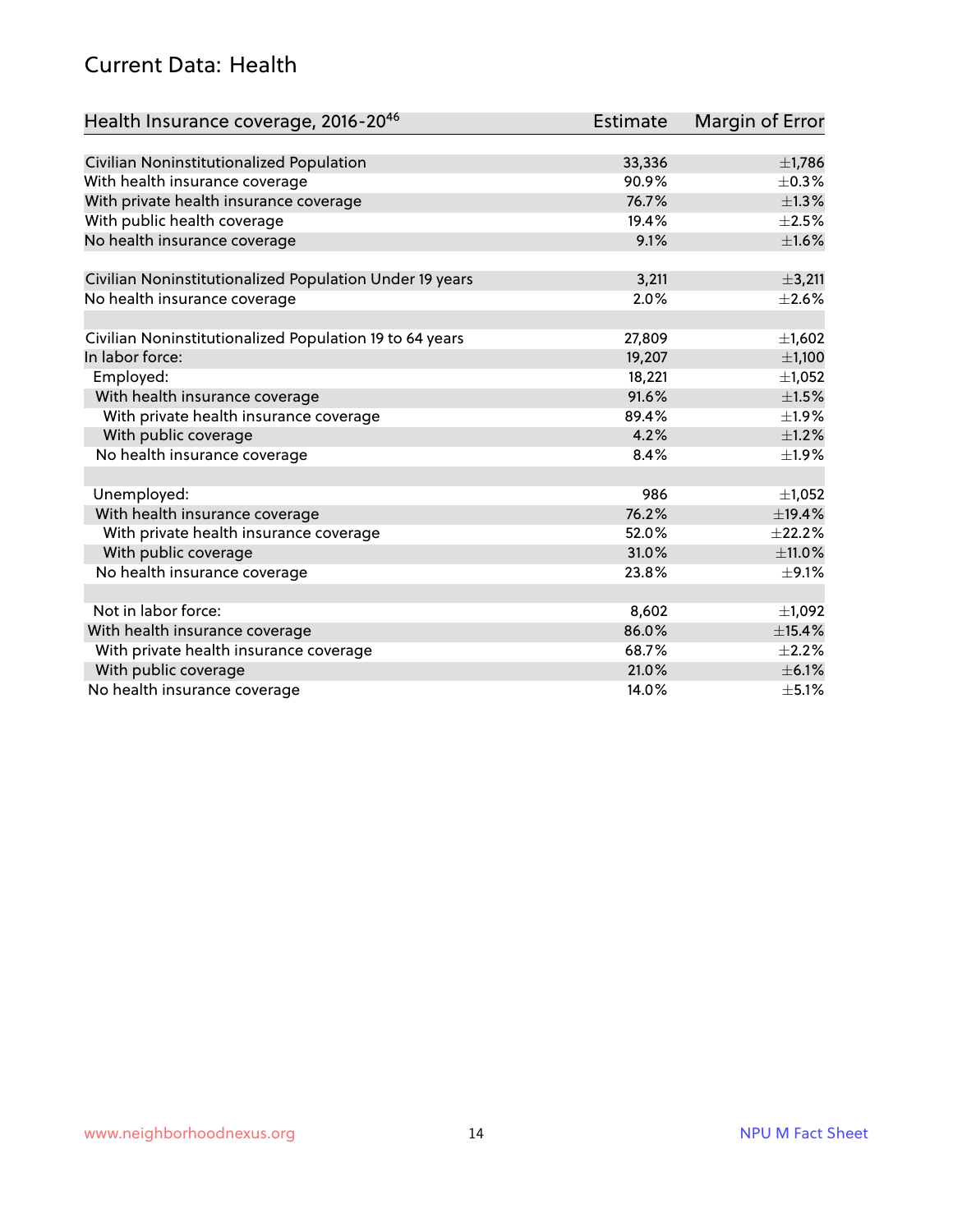#### Notes:

- 1. Source: U.S. Census Bureau, Decennial Census 2000, SF1 tables P8, P12; American Community Survey, tables B01001, B03002
- 2. This category includes Pacific Islanders, Native Americans and Alaska Natives, people who identify as some other race, and those who identify as bi/multi racial.
- 3. Source: U.S. Census Bureau, Decennial Census 2000, SF1 tables P15, P16, P18, P19; American Community Survey, tables B11001, B11005, B11003
- 4. Source: U.S. Census Bureau, Decennial Census 2000, SF3 table P37; American Community Survey, table B15002
- 5. Source: U.S. Census Bureau, Longitudinal Employer-Household Dynamics Residential Area Characteristics, Table JT01 (Primary Jobs); Workplace Area Characteristics, Table JT00 (All Jobs)
- 6. Source: U.S. Census Bureau, Decennial Census 2000, SF3 tables P52, P87; American Community Survey, tables B19001, B17001
- 7. Source: U.S. Census Bureau, Decennial Census 2000, SF1 tables H3, H4; American Community Survey, tables B25002, B25009
- 8. Source: U.S. Census Bureau, Decennial Census 2000, SF3 table H44; American Community Survey, tables B25044
- 9. Source: Atlanta Police Department, COBRA; U.S. Census Bureau, American Community Survey, table B01001
- 10. Source: U.S. Census Bureau, American Community Survey, table B01001
- 11. Source: U.S. Census Bureau, American Community Survey, table B03002
- 12. Source: U.S. Census Bureau, American Community Survey, table B05002
- 13. Source: U.S. Census Bureau, American Community Survey, table B05003
- 14. Source: U.S. Census Bureau, American Community Survey, tables B19001, B19025, B19051, B19061, B19055, B19065, B19059, B19069, B19056, B19066, B19057, B19067, B22001, B19101, B19127
- 15. Source: U.S. Census Bureau, American Community Survey, tables B19201, B19214, B20017, B19313
- 16. Source: U.S. Census Bureau, American Community Survey, table B17010
- 17. Source: U.S. Census Bureau, American Community Survey, tables B17001, B17006, B17021, B17007. Table totals may be lower than the total population, as they are based on the population for whom poverty status is determined.
- 18. Source: U.S. Census Bureau, American Community Survey, B17001H, B17001B, B17001D, B17001I. Table totals may be lower than the total population, as they are based on the population for whom poverty status is determined.
- 19. Source: U.S. Census Bureau, American Community Survey, tables B23001, B23008
- 20. Source: U.S. Census Bureau, American Community Survey, table C24030
- 21. Source: U.S. Census Bureau, American Community Survey, table C24010
- 22. Source: U.S. Census Bureau, American Community Survey, table B24080
- 23. Source: U.S. Census Bureau, Longitudinal Employer-Household Dynamics Origin-Destination Data, Tables JT00 Main and JT00 Aux
- 24. Source: U.S. Census Bureau, Longitudinal Employer-Household Dynamics Origin-Destination Data, Tables JT00 Main and JT00 Aux
- 25. Source: U.S. Census Bureau, Longitudinal Employer-Household Dynamics Origin-Destination Data, Tables JT00 Main and JT00 Aux
- 26. Source: U.S. Census Bureau, Longitudinal Employer-Household Dynamics Origin-Destination Data, Tables JT00 Main and JT00 Aux
- 27. Source: U.S. Census Bureau, American Community Survey, table B14001
- 28. Source: U.S. Census Bureau, American Community Survey, table B15002
- 29. Source: U.S. Census Bureau, American Community Survey, tables B11001, B11003, B11007, B11005, B09019
- 30. Source: U.S. Census Bureau, American Community Survey, tables B25002, B25003, B25004
- 31. Source: U.S. Census Bureau, American Community Survey, table B25024
- 32. Source: U.S. Census Bureau, American Community Survey, table B25034
- 33. Source: U.S. Census Bureau, American Community Survey, tables B25009, B25008, B25003
- 34. Source: U.S. Census Bureau, American Community Survey, table B07003
- 35. Source: U.S. Census Bureau, American Community Survey, table B25075. This value is self-reported and may differ from home values as determined by the County Tax Assessor.
- 36. Source: U.S. Census Bureau, American Community Survey, table B25081
- 37. Source: U.S. Census Bureau, American Community Survey, table B25087
- 38. Source: U.S. Census Bureau, American Community Survey, table B25091
- 39. Excludes units where Selected Monthly Owner Costs as a Percentage of Income cannot be computed.
- 40. Excludes units where Selected Monthly Owner Costs as a Percentage of Income cannot be computed.
- 41. Source: U.S. Census Bureau, American Community Survey, table B25063
- 42. Source: U.S. Census Bureau, American Community Survey, table B25070
- 43. Excludes units where Gross Rent as a Percentage of Income cannot be computed.
- 44. Source: U.S. Census Bureau, American Community Survey, tables B08101, B08013
- 45. Source: U.S. Census Bureau, American Community Survey, table B25044
- 46. Source: U.S. Census Bureau, American Community Survey, tables B18135, B27011

The dagger (†) symbol denotes values that cannot be computed.